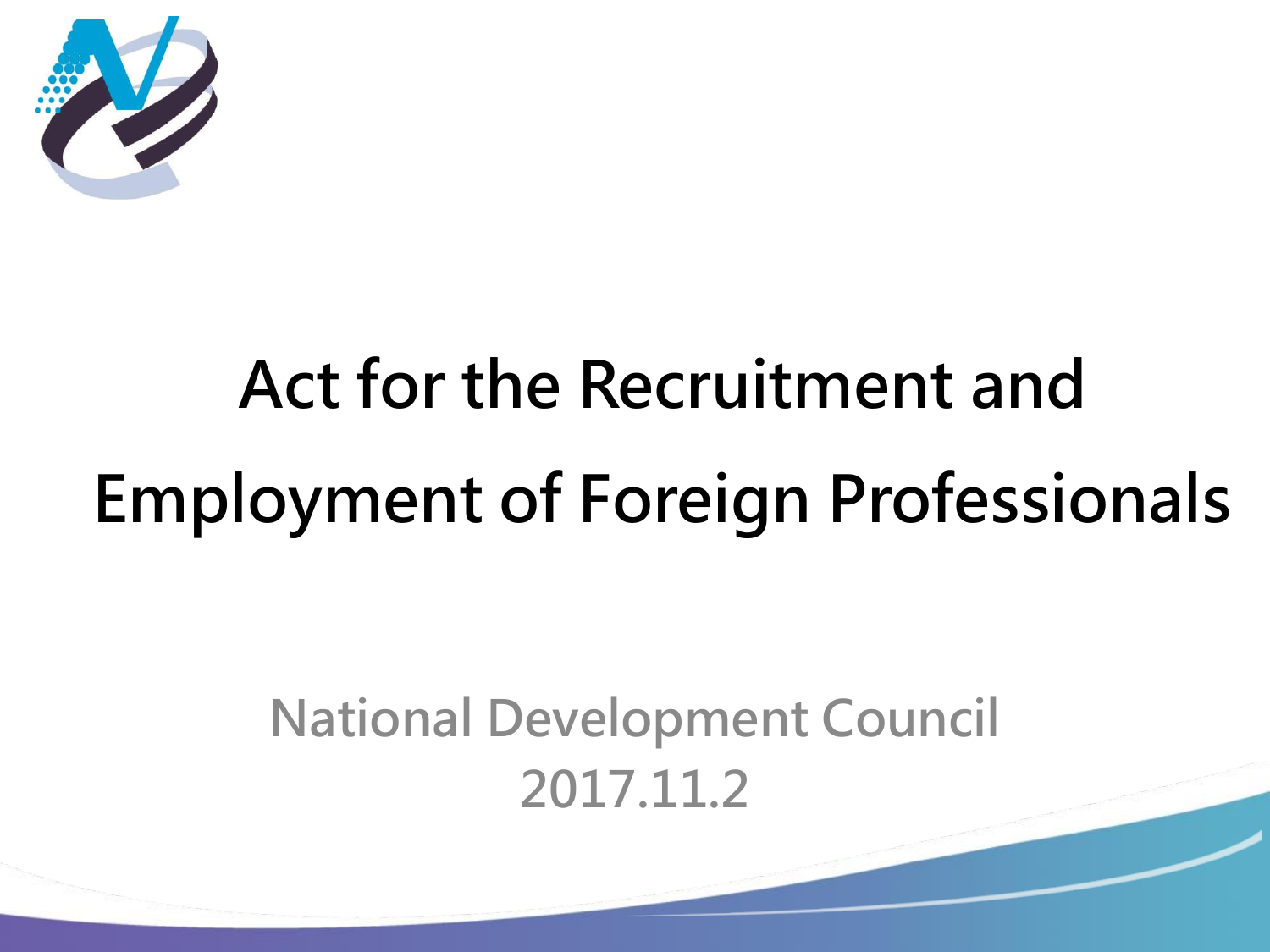#### **1. The Process of the Legislation**

 Taiwan is currently facing the demographic change of a falling working-age population. Since it also lacks incentives for attracting foreign professionals in an environment of intense international competition for talent, it is experiencing a talent outflow and a talent shortage that are growing more and more serious. Hence, taking measures to strengthen the recruitment of foreign professionals, and to create a friendly living environment, stands high on the government's current policy agenda, as crucial for uplifting national competitiveness.

 To speedily and comprehensively loosen the various regulatory restrictions impeding foreign professionals from coming to Taiwan and staying to work and live here, the NDC, consulting with other relevant ministries and commissions, drew up the draft of the Act for the Recruitment and Employment of Foreign Professionals. Passing its 3rd reading in the Legislative Yuan on October 31, 2017, this Act sets an important milestone for Taiwan's talent retention and recruitment.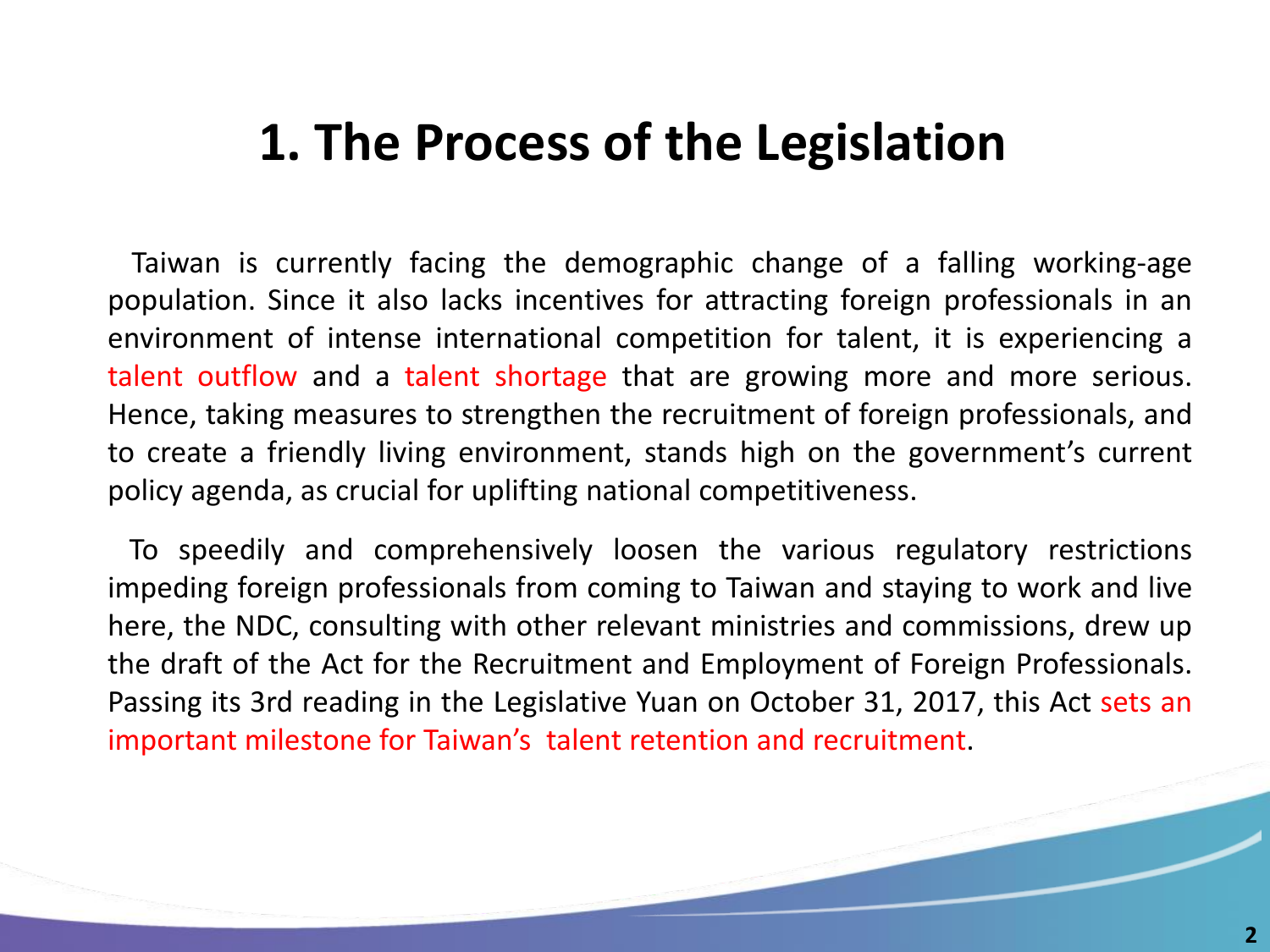## **2. The Purposes and Structure of the Legislation**

 The Act for the Recruitment and Employment of Foreign Professionals enables the loosening of regulations on visas, employment, stay and residence for foreign professionals, and improves their treatment relating to insurance, tax and retirement. The Act aims to build a friendly environment that attracts foreign professionals to come to work and live in Taiwan, so as to promote industrial upgrading and transformation, and enhance Taiwan's international competitiveness.

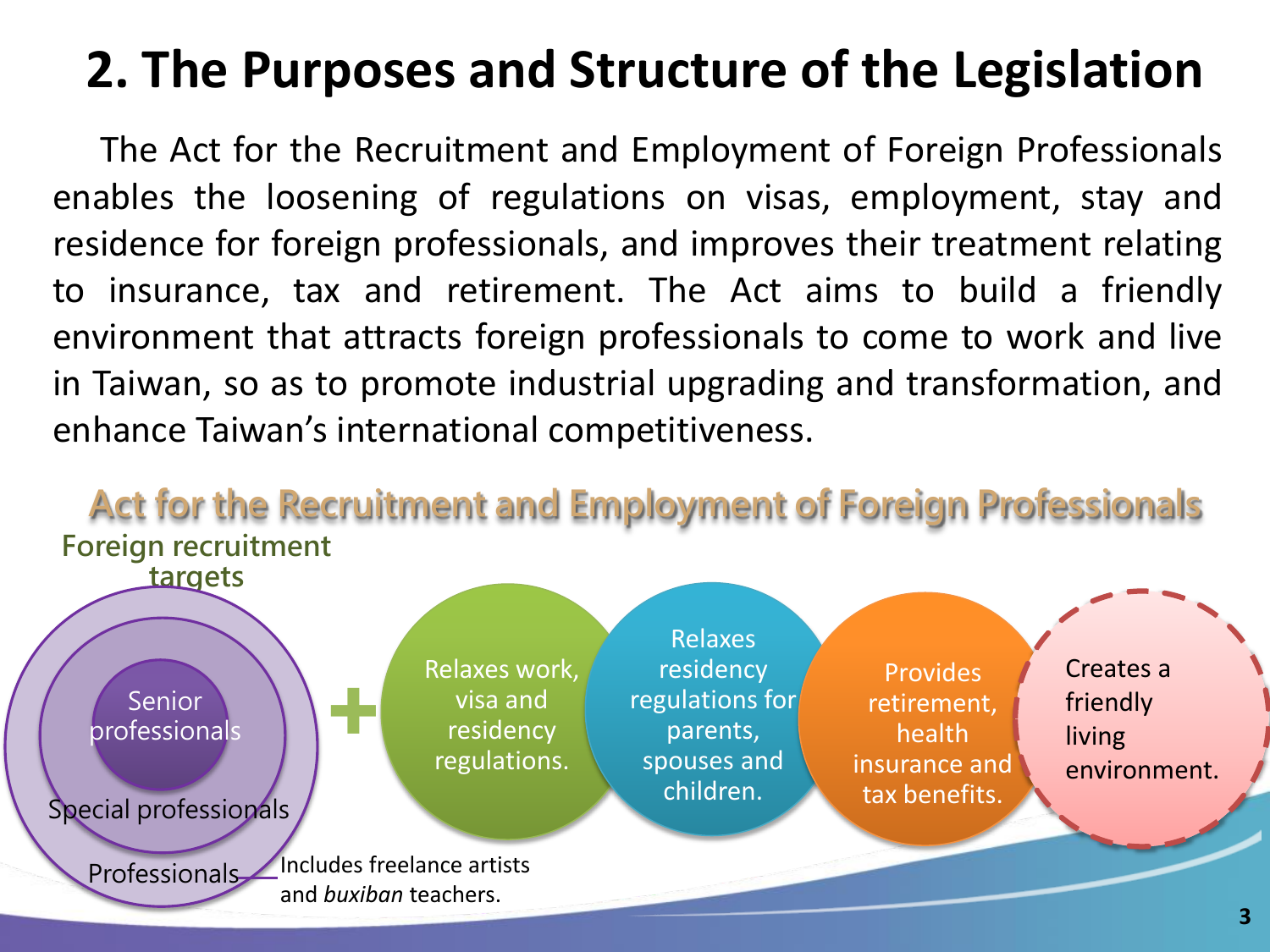## **3. The Main Items of Loosenin**g

#### **(1) Relaxation of work, visa and residency regulations (1/2)**

#### 1. **Foreign Professionals**

This Act does not change the qualifying and screening criteria for foreign professionals<sup>1</sup> coming to work in Taiwan. Foreign professional is defined as a person engaging in work as listed in Article 46 Paragraph 1 Subparagraphs 1 to 6 of the Employment Services Act. The regulations for such foreign professionals are relaxed as follows:

- **Opening for foreign freelance artists to work in Taiwan:** The regulations are relaxed to allow foreign artists to apply direct to the Ministry of Labor for permission to work in Taiwan, without being required to apply through an employer. (Article 10)
- **Permitting** *buxibans* **to hire foreign teachers who possess specialized knowledge or skills:** The regulations are relaxed to allow employers to apply to the Ministry of Labor to hire foreign teachers with specialized knowledge or skills to be *buxiban* teachers of subjects other than languages. (Article 6)
- **Issuance of "job-seeking visas":** Providing for the issuance of "job-seeking visas" to foreign nationals who have the intention of coming to Taiwan to engage in professional employment and need to spend some time seeking work. The visas allow for a total stay of up to six months. (Article 19)
- **Easing the regulations on cancellation of permanent residence:** Relaxing the former requirement that, after obtaining a permanent residence permit from the NIA, a foreign national must stay in Taiwan for at least 183 days every year in order to retain it. (Article 18)
- **Returning the issuance of teachers' work permits to the Ministry of Education:** Encouraging schools to expand their recruitment of foreign teachers. (Article 5)

Note 1: "Foreign professional" means a foreign national who, in this country, engages in work as listed in Article 46 Paragraph 1 Subparagraphs 1-6 of the Employment Services Act.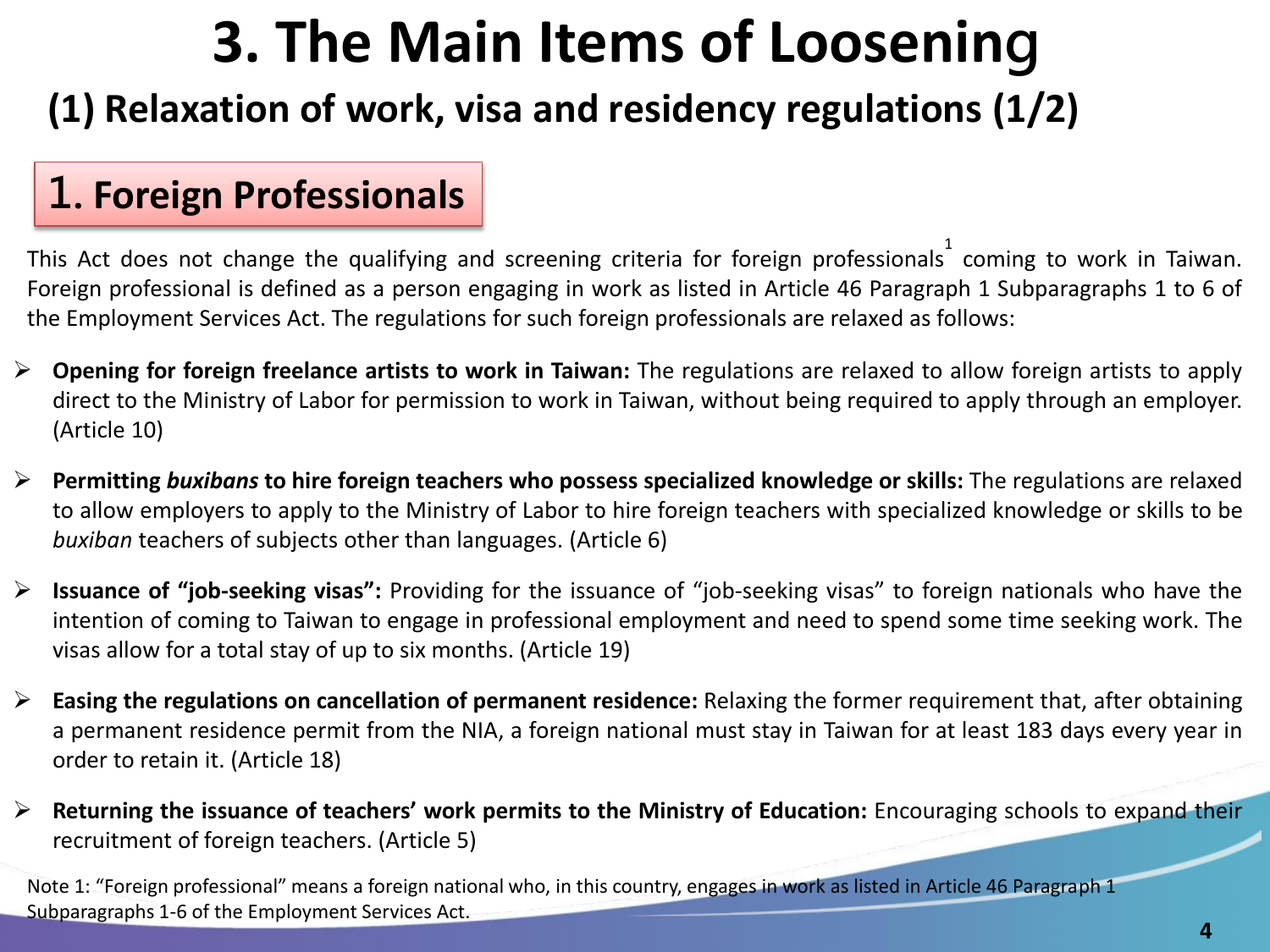#### **(1) Relaxation of work, visa and residency regulations (2/2)**

#### 2. **Foreign Special Professionals**

For those among foreign professionals who match the specified criteria for eligibility as "foreign special professionals," the following work incentives are offered:

- **Issuance of Employment Gold Card:** Foreign special professionals who plan to engage in professional work in Taiwan may apply to the NIA to be issued with a 4-in-1 Employment Gold Card (personal employment pass) that combines work permit, resident visa, ARC and re-entry permit. This will be valid for 1 to 3 years, and when it expires, the holder can apply for its renewal. This Employment Gold Card gives the holder the fullest convenience in freely seeking, taking up and changing employment. (Article 8)
- **Longer duration for foreign special professionals' work permits:** The maximum duration of work permits for foreign special professionals taking up employment in Taiwan is extended from 3 years to 5 years, and an extension can be applied for at its expiration. (Article 7)

Note 2: "Foreign special professionals" include, for example, national academicians, winners of well-known international prizes, persons recommended by trusted public associations, persons of international repute who have served in an overseas professional body, or persons who have held an important senior executive management position, etc.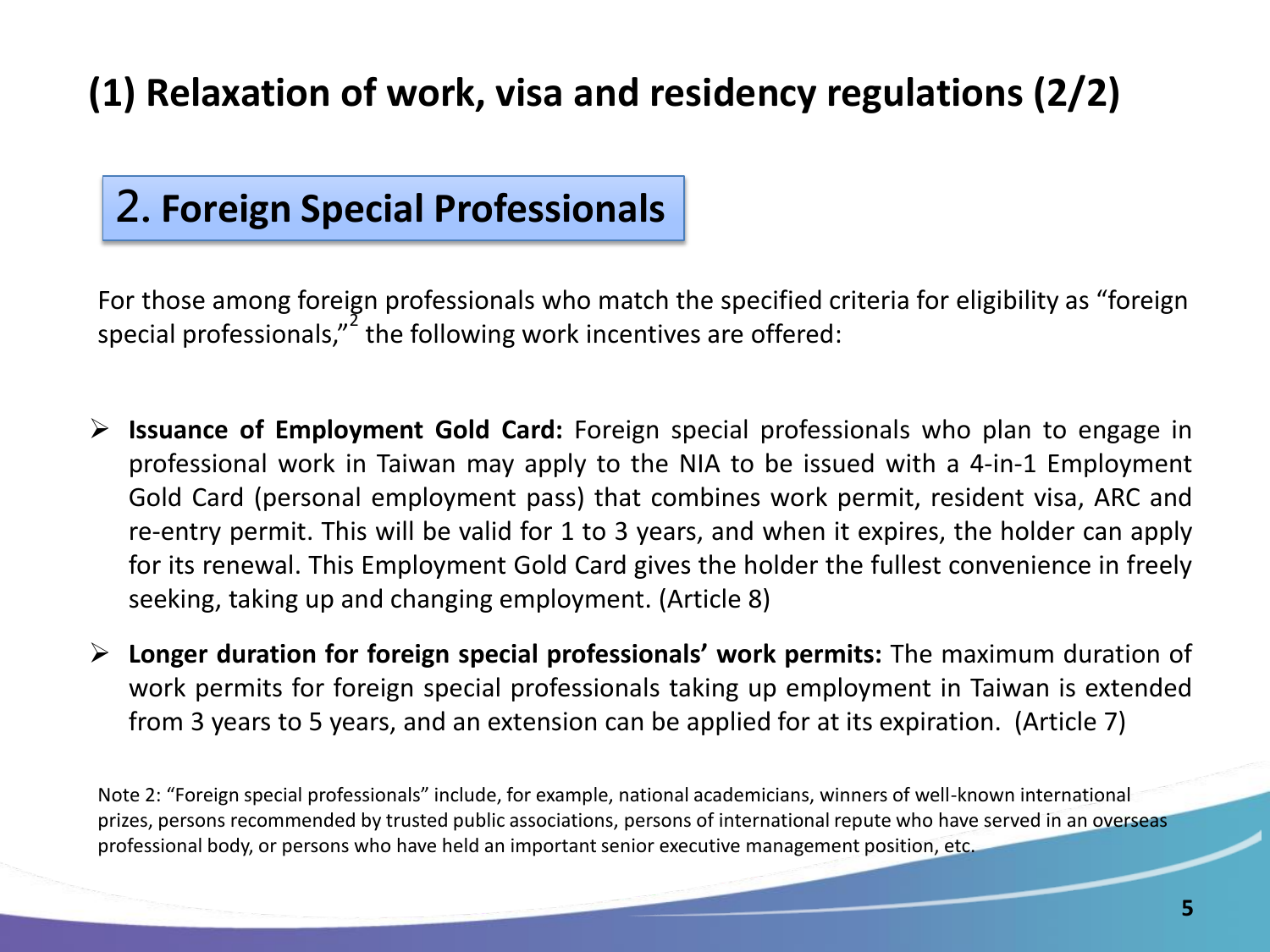#### **(2) Relaxation of Residency Rules for Parents, Spouses and Children**

- **Broader eligibility for spouses and children to apply for permanent residency:** Based upon consideration of international practice and human rights, when a foreign professional has been granted permanent residency, his/her spouse, minor children, and adult children who are unable to live independently due to physical or mental disability, after having resided in Taiwan lawfully and continuously for 5 years, may apply for an APRC, without requiring proof of financial ability. (Article 16)
- **Letting spouses and children join a foreign senior professional's** 3 **application for permanent residency:** In concert with proposed amendment of Article 25 of the Immigration Act, the rules are relaxed to allow a foreign senior professional's spouse, minor children, and adult children who are unable to live independently due to physical or mental disability, to apply for permanent residency together with the foreign senior professional. (Article 15)
- **Issuing personal work permits to adult children:** If the adult children of an APRC-holding foreign professional meet the conditions for extension of residence, they can apply for a work permit, according to Article 51 of the Employment Services Act. (Article 17)
- **Extended limit of stay for lineal ascendants:** The maximum length of a stay in Taiwan for the lineal ascendants of a foreign special professional or his/her spouse under a family visit visa is extended from 6 months to 1 year. (Article 13)

Note 3: "Foreign senior professional" means a senior professional needed by Taiwan as prescribed in Article 25 Paragraph 3 Subparagraph 2 of the Immigration Act. It would, for example, include one who possessed unique capability in the R&D or management of a special technology or S&T institution, one who possessed special ability in some aspect of science, research, industry or commerce, and a winner of an award or distinction in an international competition.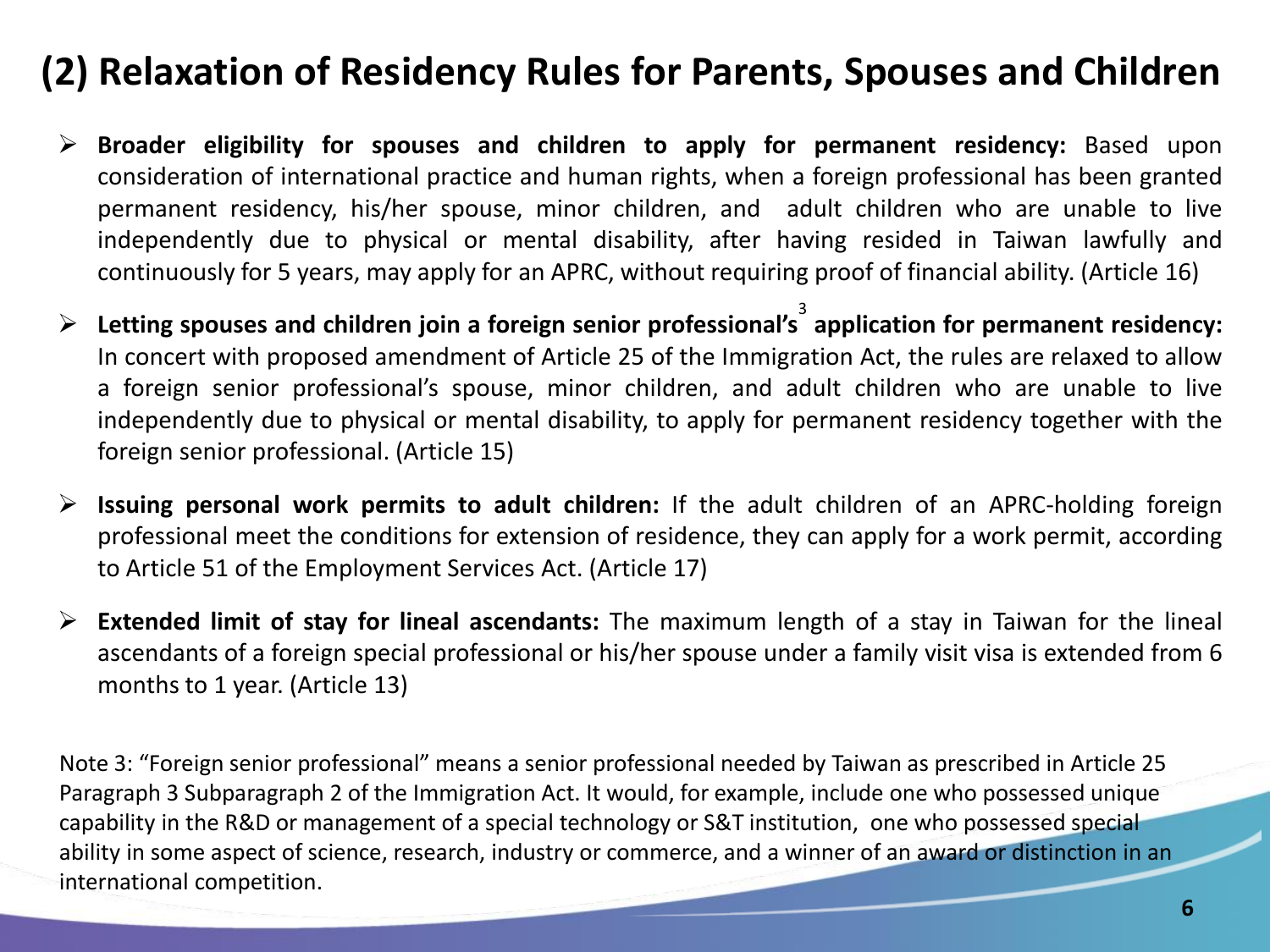#### **(3) Provision of Retirement, Health Insurance and Tax Benefits**

#### **Strengthened retirement protection**

- Foreign nationals who are employed in professional work in Taiwan and have been approved for permanent residency may be included in the retirement pension system. (Article 11)
- Foreign nationals who are employed as full-time, qualified, paid teachers within the authorized manning strength of a public school in Taiwan, and who have been approved for permanent residency, shall have their retirement governed, *mutatis mutandis*, by the retirement regulations for public school teachers, and may opt for either a one-time lump sum pension payment or a monthly pension. (Article 12)
- **Relaxation of restrictions on National Health Insurance coverage:** For foreign professionals employed in professional work in Taiwan, their spouse, minor children, and adult children who are unable to live independently due to physical or mental disability, having obtained documentary proof of residence, will no longer be subject to a 6-month wait for inclusion in NHI coverage. (Article 14)
- **Provision of tax benefit:** When a foreign special professional obtains first-time approval to work in Taiwan, for the first three years thereafter, he/she will be excused from paying income tax on half of the part of his/her annual salary in excess of NT\$3 million. (Article 9)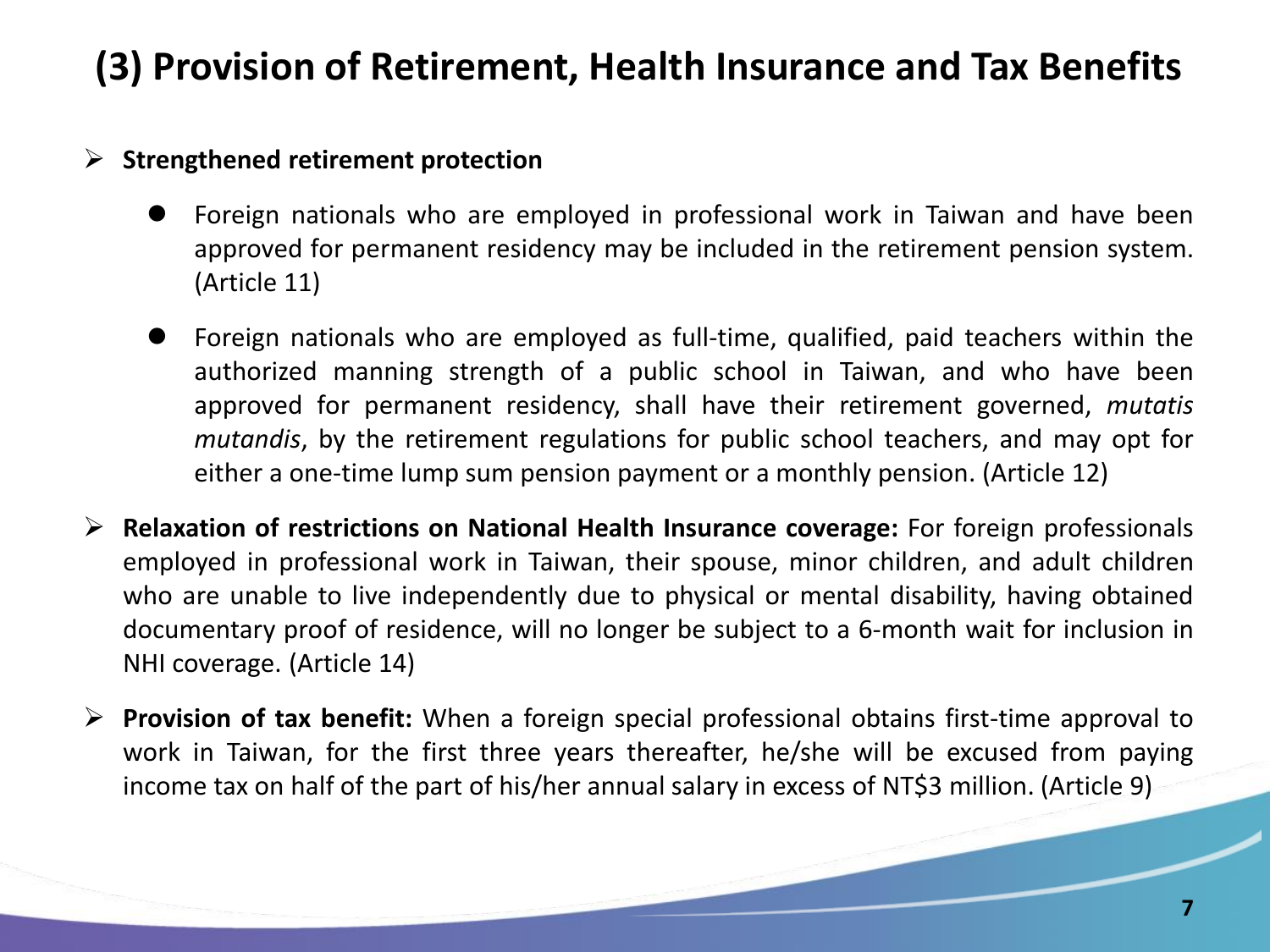### **4. Conclusion**

 To enhance the Act's efficacy, the NDC is now actively coordinating with the authorities concerned to complete all related regulations and measures. The Act and subordinate regulations are expected to be implemented before the lunar new year in 2018. At the same time, the NDC will also move forward in coordinating with the authorities concerned to actively formulate policies for attracting foreign talent and kicking off a new round of action for global talent recruitment.